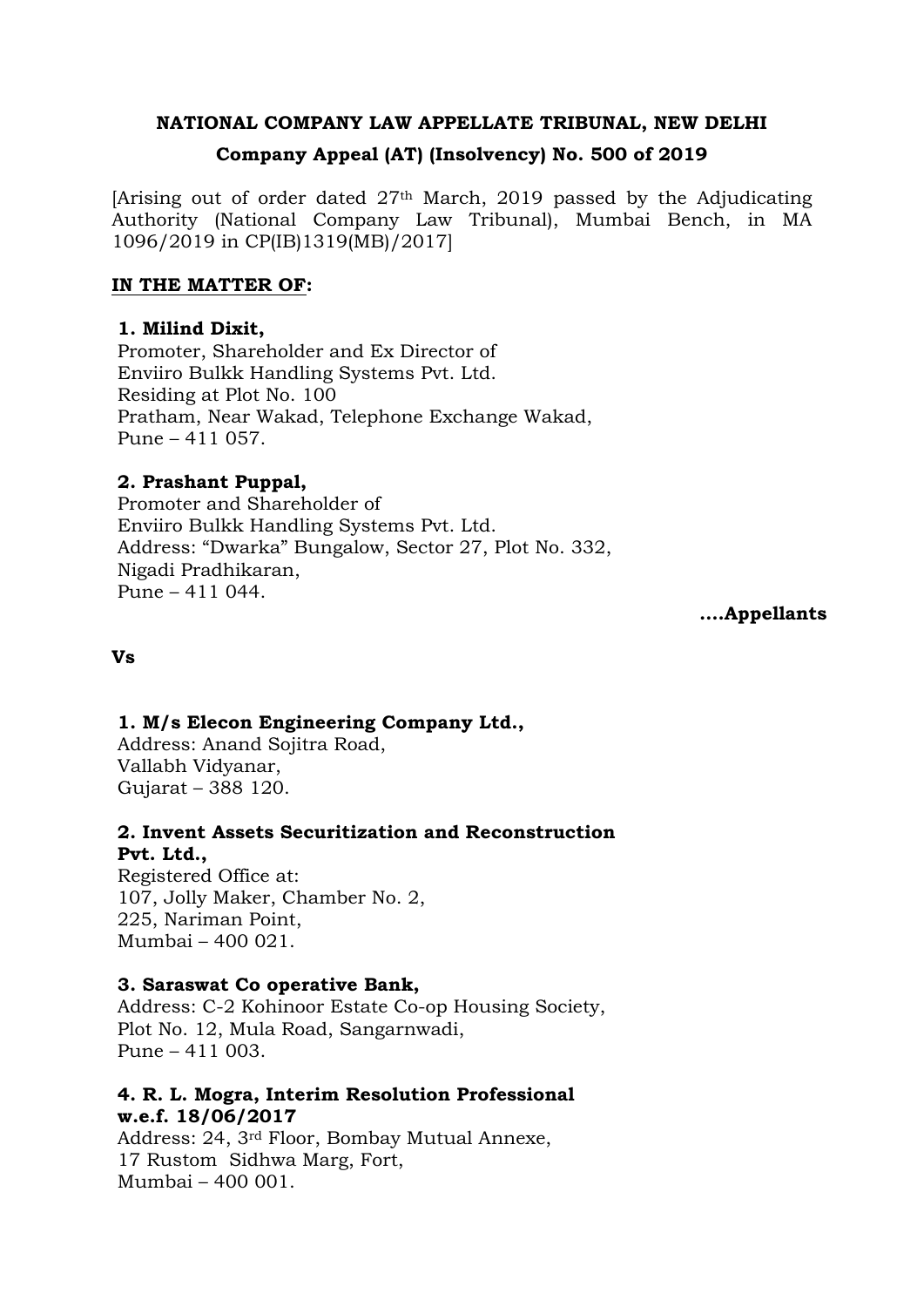# **5. Vipul Choksi, Substituted Resolution Professional,**

Address: 38, Bombay Mutual Building, Dr. D. N. Road, Fort, Mumbai – 400 001.

# **6. Rajat Mukherjee, Liquidator, w.e.f. 27/03/2019**

Address: Office No.30, 2nd Floor, Lawyer Chamber, Picket Road, Marin Lines. PIN – 400 002.

#### **….Respondents**

# **Present:**

| <b>For Appellants:</b> |                                     | Ms. Anannya Ghosh, Mr. Aayush Singhvi and |  |  |  |  |  |
|------------------------|-------------------------------------|-------------------------------------------|--|--|--|--|--|
|                        | Mr. Udayaditya Banerjee, Advocates. |                                           |  |  |  |  |  |
| For Respondents: None. |                                     |                                           |  |  |  |  |  |

# **J U D G M E N T**

# **BANSI LAL BHAT, J.**

Appellants, claiming to be Promoters/ Shareholders and erstwhile Directors of 'Enviiro Bulkk Handling Systems Pvt. Ltd.' (Corporate Debtor) have preferred the instant appeal impugning the order dated 27<sup>th</sup> March, 2019 passed by the Adjudicating Authority (National Company Law Tribunal), Mumbai Bench in MA 1096/2019 in CP (IB) 1319 (MB)/2017 by virtue whereof MA 1096/2019 filed by the Resolution Professional under Section 33 of the Insolvency and Bankruptcy Code, 2016 (hereinafter referred to as 'I&B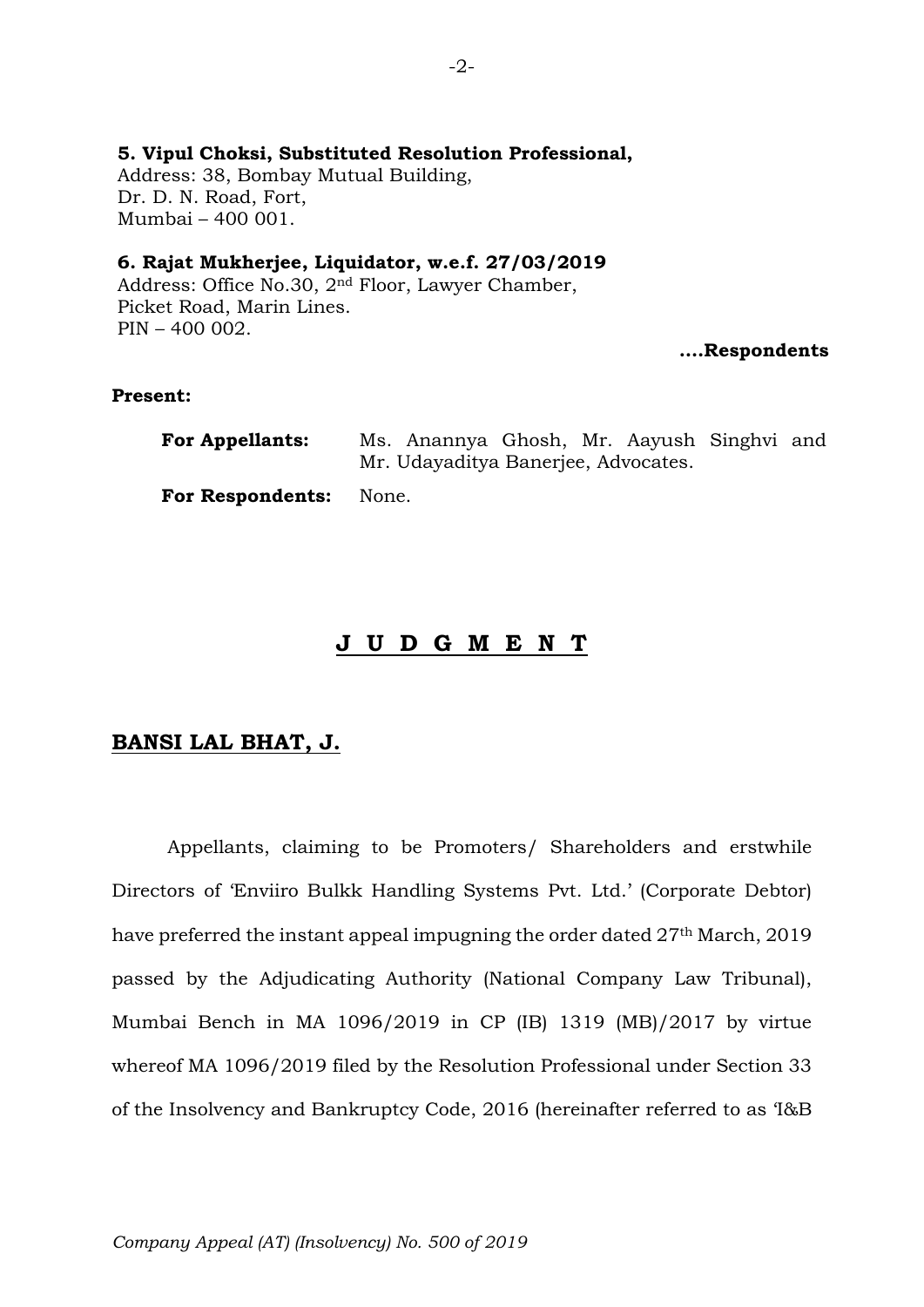Code') for liquidation of the Corporate Debtor based on approval of Committee of Creditors (hereinafter referred to as 'COC') was allowed and the Corporate Debtor was ordered to be liquidated. The impugned order has been assailed on a variety of grounds including alleged irregularity in appointment of Resolution Professional, collusion between the Resolution Professional and the COC, bias and fraud.

2. Heard learned counsel for Appellant at the pre-admission stage and waded through the record. It appears that on an application filed under Section 9 of I&B Code by M/s Elecon Engineering Company Ltd.' (Operational Creditor) the Adjudicating Authority initiated Corporate Insolvency Resolution Process by passing order of admission dated 4th December, 2017. However, the Interim Resolution Professional came to be appointed vide order dated 18th June, 2018. Since the Corporate Insolvency Resolution Process could not be completed within the statutory period of 180 days, the Adjudicating Authority extended time by 90 days in terms of order dated 19th December, 2018. It is not in dispute that the extended statutory period expired well before the impugned order of liquidation was passed by the Adjudicating Authority at the instance of the Resolution Professional.

3. It emerges from record that the COC constituted by the Resolution Professional held as many as ten meetings between  $16<sup>th</sup>$  July, 2018 and  $8<sup>th</sup>$ March, 2019. After deliberations the resolution plan submitted by 'Jyotiba

-3-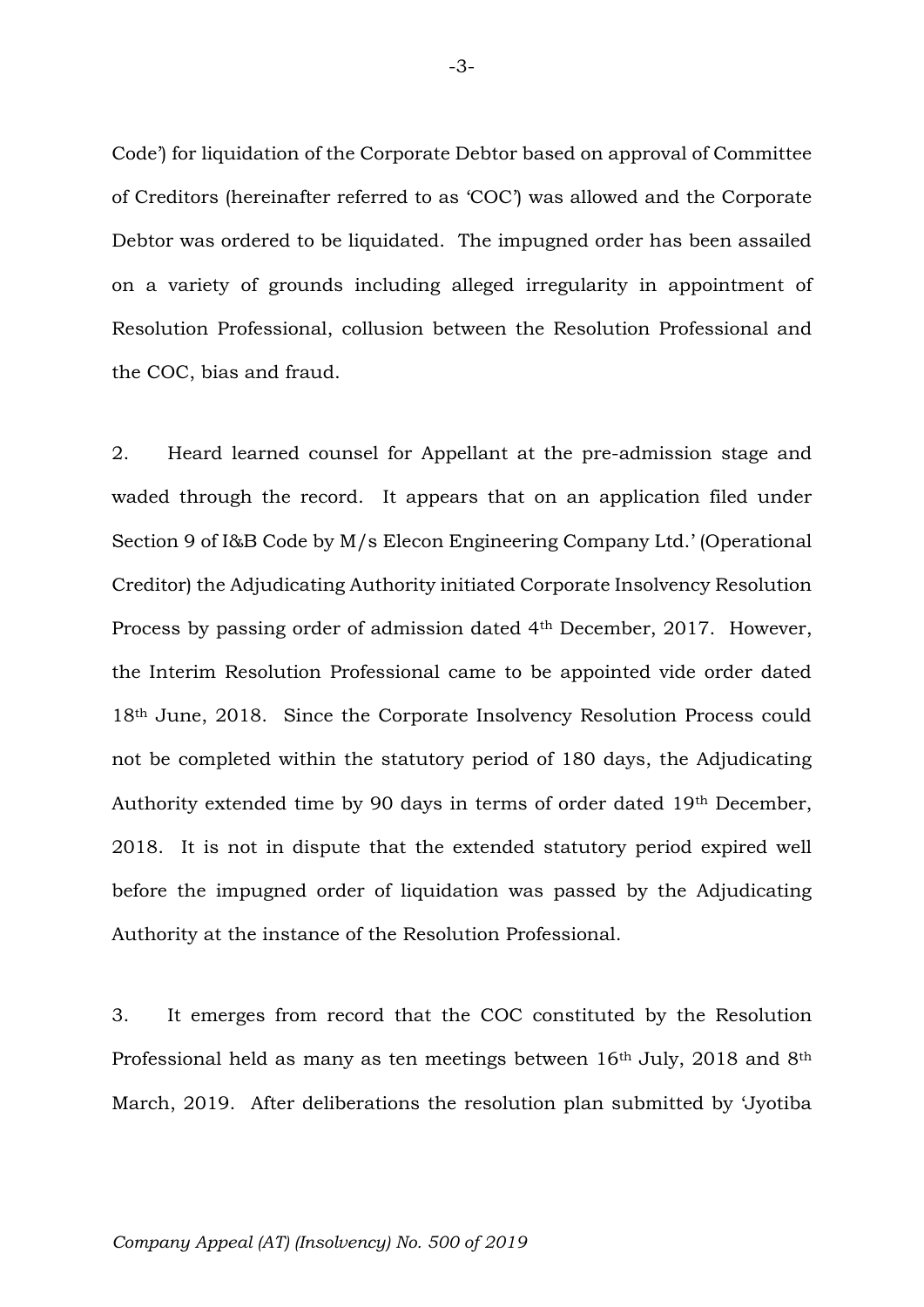Developers' was rejected with 100 percent vote share as in the opinion of COC its value was less than the average liquidation value as assessed by the valuers. The COC recommended that the Corporate Debtor be liquidated as a going concern. Since the Resolution Professional – Mr. Vipul K. Choksi conveyed his unwillingness to continue and act as a Liquidator, Shri Rajat Mukherjee came to be appointed as the Liquidator with the consent of stakeholders.

4. Learned counsel for Appellant vehemently argued that collusion between the Resolution Professional and the COC paved the way for liquidation of the Corporate Debtor. However, he was unable to demonstrate any material irregularity of substance to substantiate his argument. Admittedly, statutory Corporate Insolvency Resolution Period of 180 days further extended by 90 days computed from the date of appointment of Interim Resolution Professional has elapsed and there is no legal scope for extension of the period. Any irregularity or illegality right from order of admission till passing of the order of liquidation, if any, should have been challenged before the competent forum at the appropriate stage. The Corporate Insolvency Resolution Process is time bound and the timelines set out by I&B Code, Rules and the Regulations framed thereunder have to be adhered to scrupulously. It is not open to the Promoter/ Director/ Shareholder of Corporate Debtor to assail the very edifice of the process or subsequent events when the entire process is over and has culminated in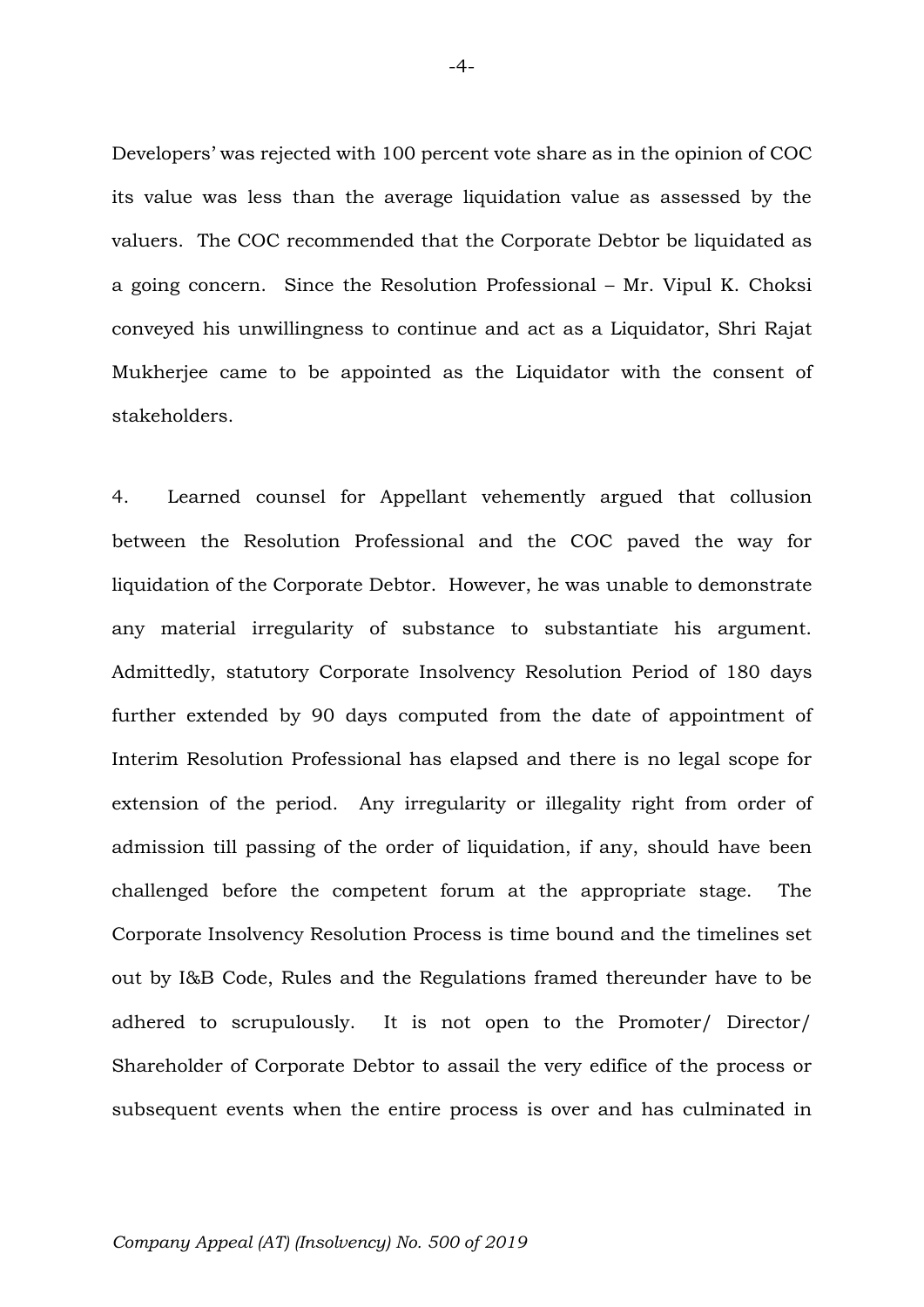Liquidation. There can be no dispute with the proposition that I&B Code primarily seeks to achieve the objective of insolvency resolution of Corporate Persons and liquidation is the last resort. However, such resolution process is time bound. The object of maximization of value of assets of Corporate Persons can be achieved only by strict adherence to the time schedule provided under the I&B Code. Once the Corporate Insolvency Resolution Process period has expired before the order of liquidation is passed, as in the instant case, no authority or forum created under I&B Code is vested with the jurisdiction to order extension of such period or start a denovo process thereby frustrating the object of I&B Code. It is not open to the Appellants to assail the order of admission of application under Section 9 of the I&B Code or the subsequent orders culminating in passing of impugned order of liquidation. If no feasible or viable resolution plan was forthcoming and the only resolution plan found worth consideration by COC was placed by the Resolution Professional before COC for consideration which came to be rejected with 100 percent vote share on the ground that the same was not feasible and viable besides being below the average liquidation value, no fault can be found with the decision of the COC recommending liquidation of Corporate Debtor. Such decision of COC being purely a commercial/ business decision of an expert body of Financial Creditors having expertise in the relevant field is not amenable to judicial scrutiny. The dictum of law laid down by the Hon'ble Apex Court is loud and clear on the aforesaid aspect. We may profitably refer to their lordship's observations in *Civil Appeal No.*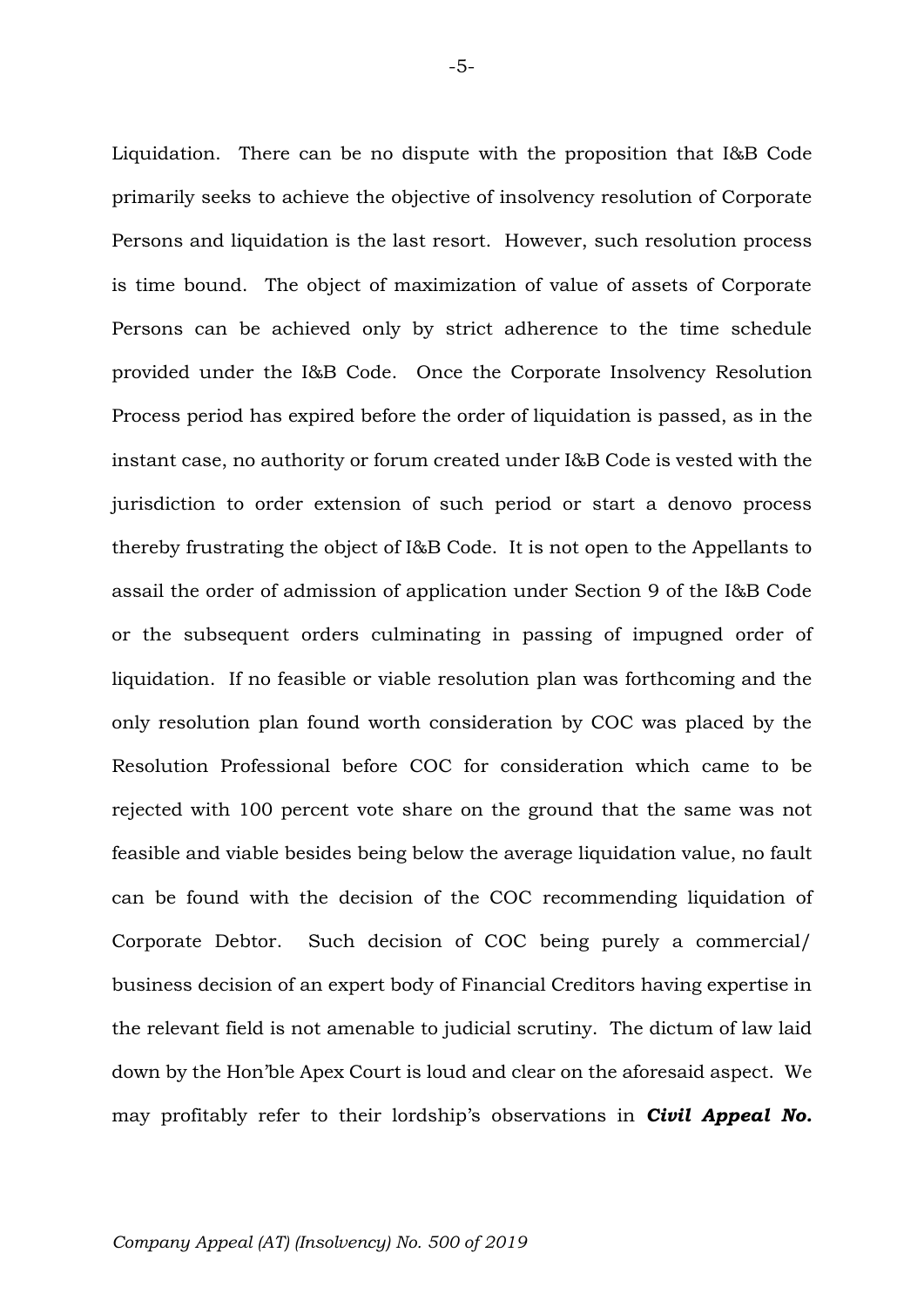*10673 of 2018 titled 'K. Shashidhar Vs. Indian Overseas Bank and Ors.' decided on 5th February, 2019.*

> *"33. As aforesaid, upon receipt of a "rejected" resolution plan the adjudicating authority (NCLT) is not expected to do anything more; but is obligated to initiate liquidation process under Section 33(1) of the I&B Code. The legislature has not endowed the adjudicating authority (NCLT) with the jurisdiction or authority to analyse or evaluate the commercial decision of the CoC muchless to enquire into the justness of the rejection of the resolution plan by the dissenting financial creditors. From the legislative history and the background in which the I&B Code has been enacted, it is noticed that a completely new approach has been adopted for speeding up the recovery of debt due from the defaulting companies. In the new approach, there is a calm period followed by a swift resolution process to be completed within 270 days (outer limit) failing which, initiation of liquidation process has been made inevitable and mandatory. In the earlier regime, the corporate debtor could indefinitely continue to enjoy the protection given under Section 22 of Sick Industrial Companies Act, 1985 or under other such enactments which*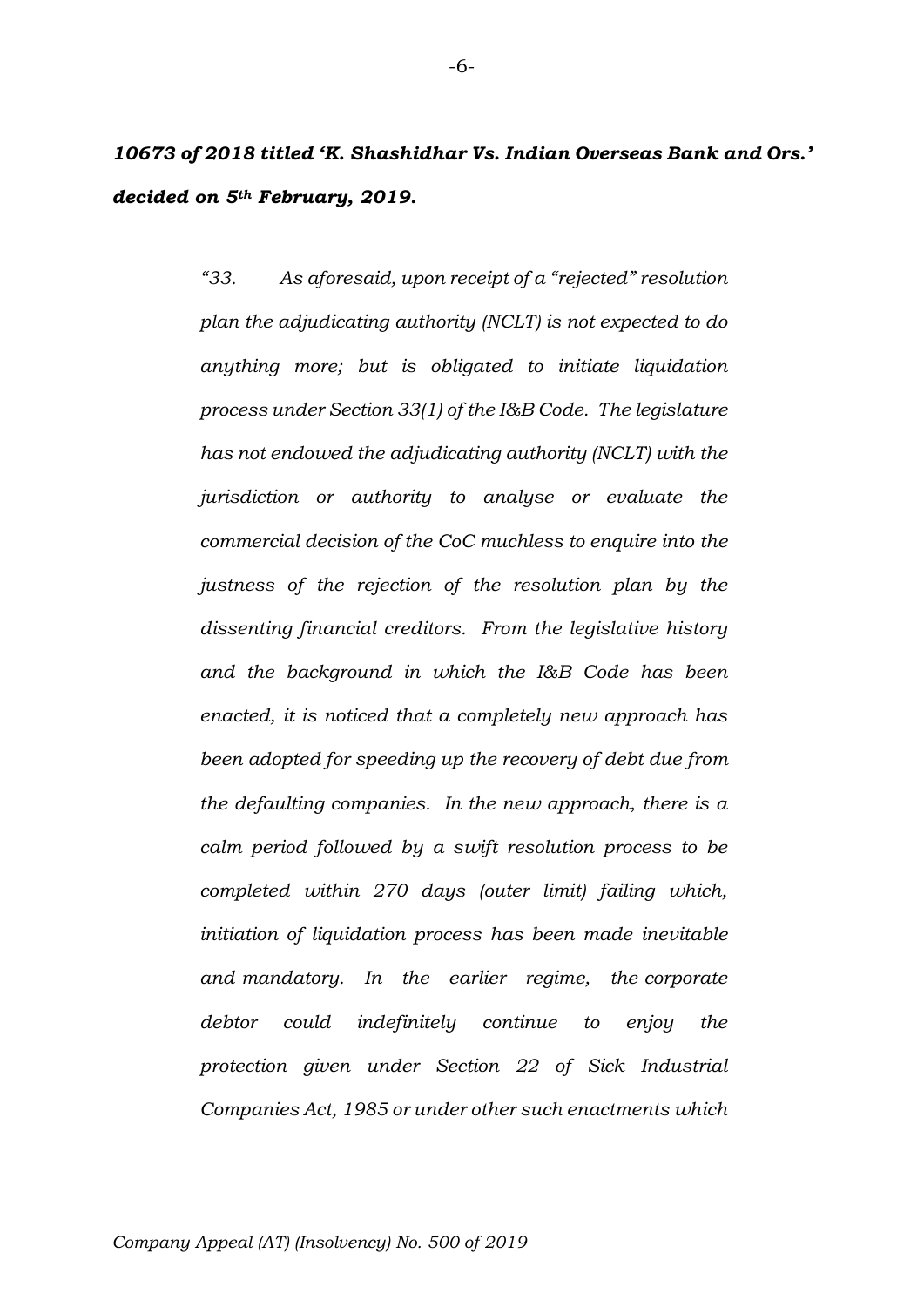*has now been forsaken. Besides, the commercial wisdom of the CoC has been given paramount status without any judicial intervention, for ensuring completion of the stated processes within the timelines prescribed by the I&B Code. There is an intrinsic assumption that financial creditors are fully informed about the viability of the corporate debtor and feasibility of the proposed resolution plan. They act on the basis of thorough examination of the proposed resolution plan and assessment made by their team of experts. The opinion on the subject matter expressed by them after due deliberations in the CoC meetings through voting, as per voting shares, is a collective business decision. The legislature, consciously, has not provided any ground to challenge the "commercial wisdom" of the individual financial creditors or their collective decision before the adjudicating authority.*  That is made non-justiciable."

5. In view of the settled proposition of law and for the reasons recorded in the foregoing paras, we find no ground for interference with the impugned order of liquidation. However, the direction enumerated in clause (g) of para 11 of the impugned order is repugnant to law and virtually conflicts with the recommendation of CoC for liquidation of Corporate Debtor as a going